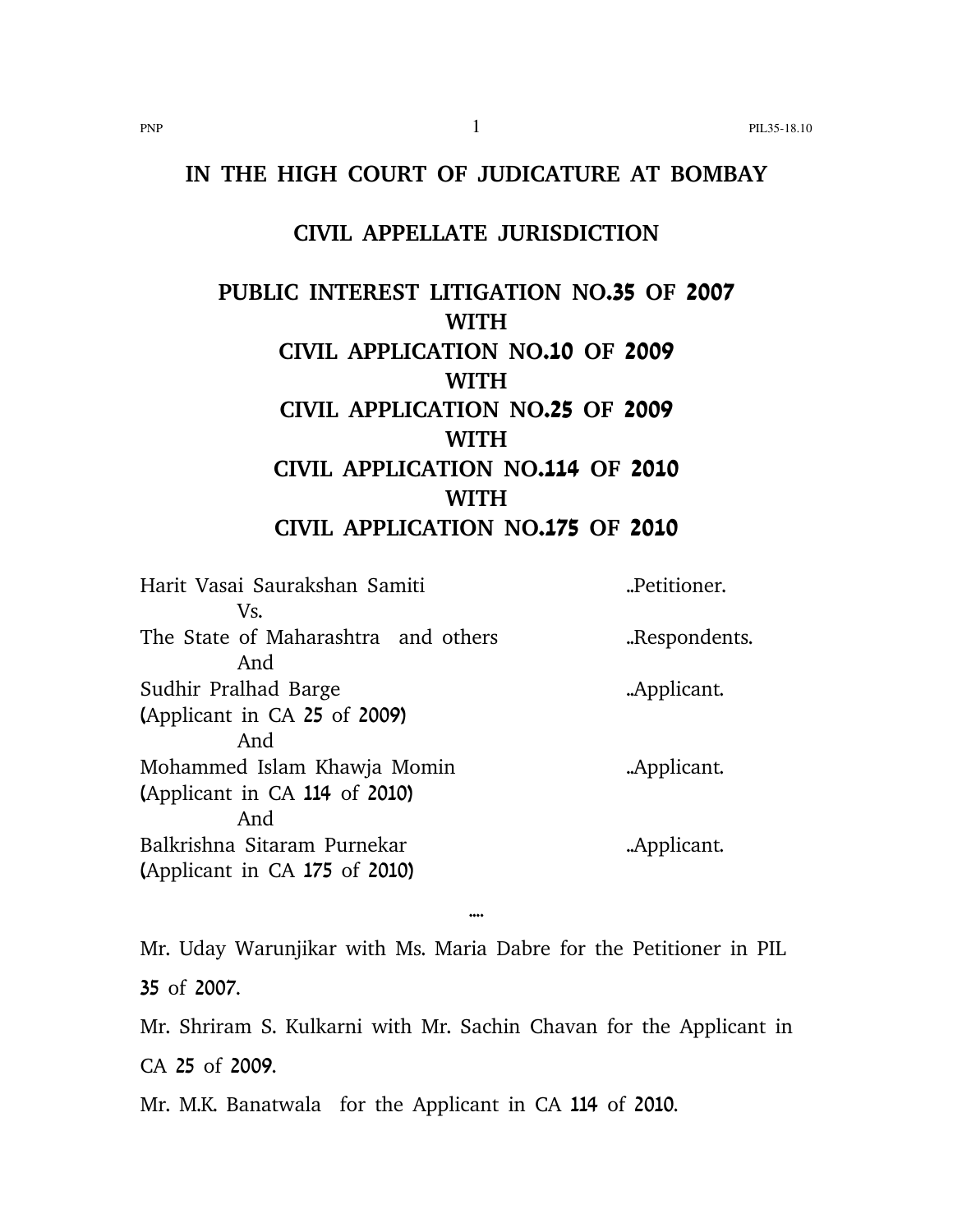Mr. Indrajeet Kulkarni for the Applicant in CA 175 of 2010. Mr. Ravi Kadam, Advocate General with Mr. Vijay Patil, Government Pleader with Mrs. Neha Bhide 'B' panel counsel for Respondent Nos.1, 2, 7, 8, 15,  $16$  – for the State.

Mr. G.S. Hegde i/b M/s. G.S. Hegde & Associates for Respondent No.5. Mr. Kiran Gandhi i/b M/s. Little & Co. for Respondent No.7 and 8. Mr. R.S. Apte, Senior Advocate with Mr. Atul G. Damle for Respondent No.10.

Mr. P.S. Dani for Respondent No.11.

Mrs. A.R.S. Baxi with Ms. Anjali Alaspurkar for Respondent Nos.13 and 14.

Mr. N.R. Bubna for Respondents 17 and 18.

Mr. D.P. Adsule for Respondent No.22.

Mr. R.S. Datar for Respondent No.23.

Mr. B.D. Joshi for Respondent No.24.

Mr. M.S. Karnik for Respondent No.28.

Mr. A.S. Rao for KDMC.

## **with PUBLIC INTEREST LITIGATION NO.36 OF 2007 WITH CIVIL APPLICATION NO.173 OF 2010 WITH CIVIL APPLICATION NO.174 OF 2010 WITH CIVIL APPLICATION NO.176 OF 2010**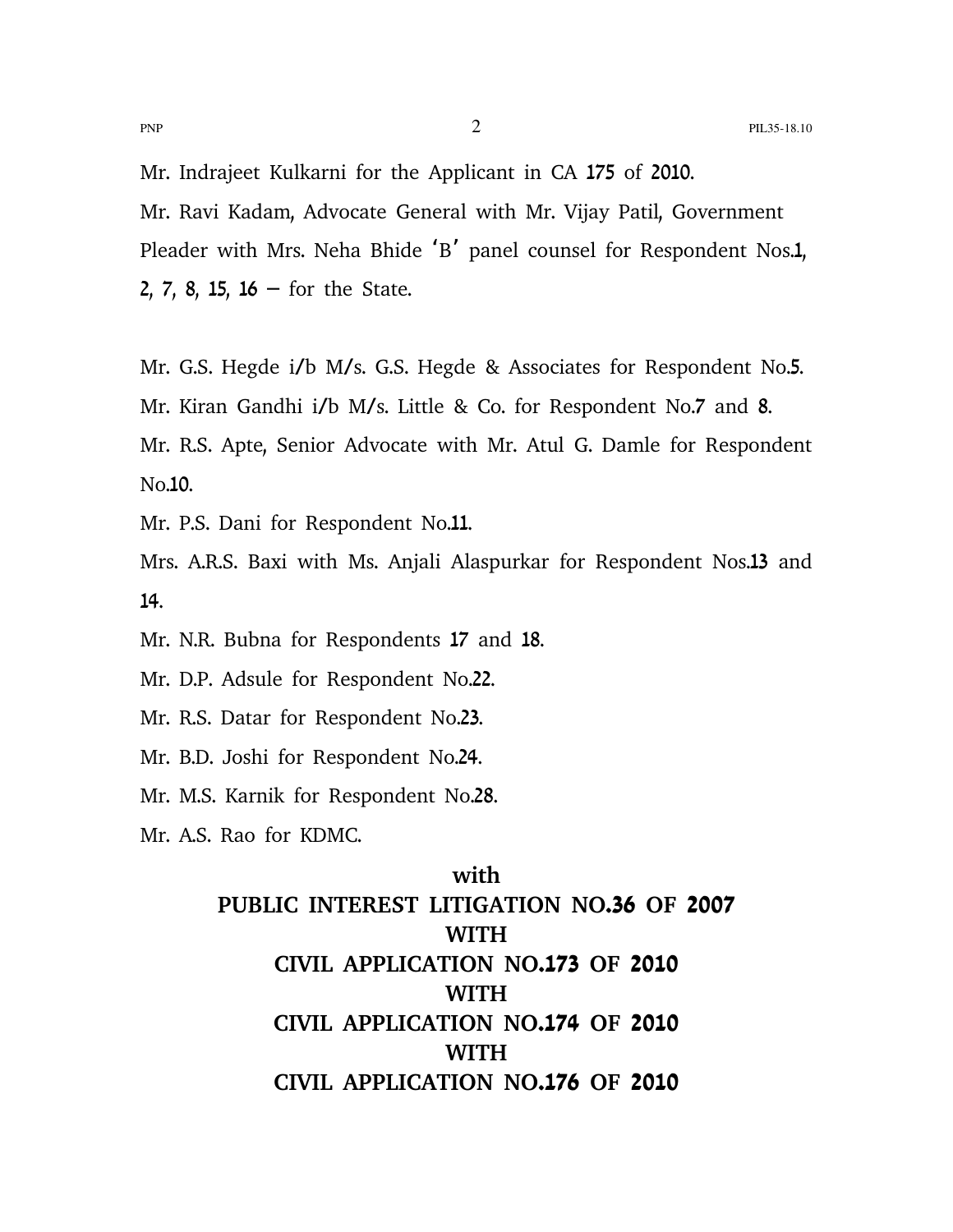| Harit Vasai Saurakshan Samiti       | "Petitioner.  |
|-------------------------------------|---------------|
| Vs.                                 |               |
| The State of Maharashtra and others | "Respondents. |
| And                                 |               |
| Jeetendra Satish Avad and another   | Applicants.   |
| (Applicants in CA 173 of 2010)      |               |
| And                                 |               |
| Eknath Shinde and others            | Applicants.   |
| (Applicants in CA 174 of 2010)      |               |
| And                                 |               |
| Balkrishna Sitaram Purnekar         | .Applicant.   |
| (Applicant in CA 176 of 2010)       |               |
|                                     |               |

....

Mr. Uday Warunjikar with Ms. Maria Dabre for the Petitioner in PIL 36 of 2007.

Mr. S.M. Oak i/b Mr. Sham Walve for the Applicants in CA 173 of 2010.

Mr. G.T. Kanchanpurkar for the Applicants in CA 174 of 2010.

Mr. Indrajeet Kulkarni for the Applicant in CA 176 of 2010.

Mr. Ravi Kadam, Advocate General with Mr. Vijay Patil, Government

Pleader with Mrs. Neha Bhide 'B' panel counsel for Respondent Nos.1,

5, 6, 9 to  $11 -$  for the State.

Mr. G.S. Hegde i/b M/s. G.S. Hegde & Associates for Respondent No.4.

Mrs. A.R.S. Baxi with Ms. Anjali Alaspurkar for Respondent No.7 and 8. Mr. R.S. Apte, Senior Advocate with Mr. N.R. Bubna for Respondents 13 and 14.

Mrs. P. Walimbe for Respondent No.16.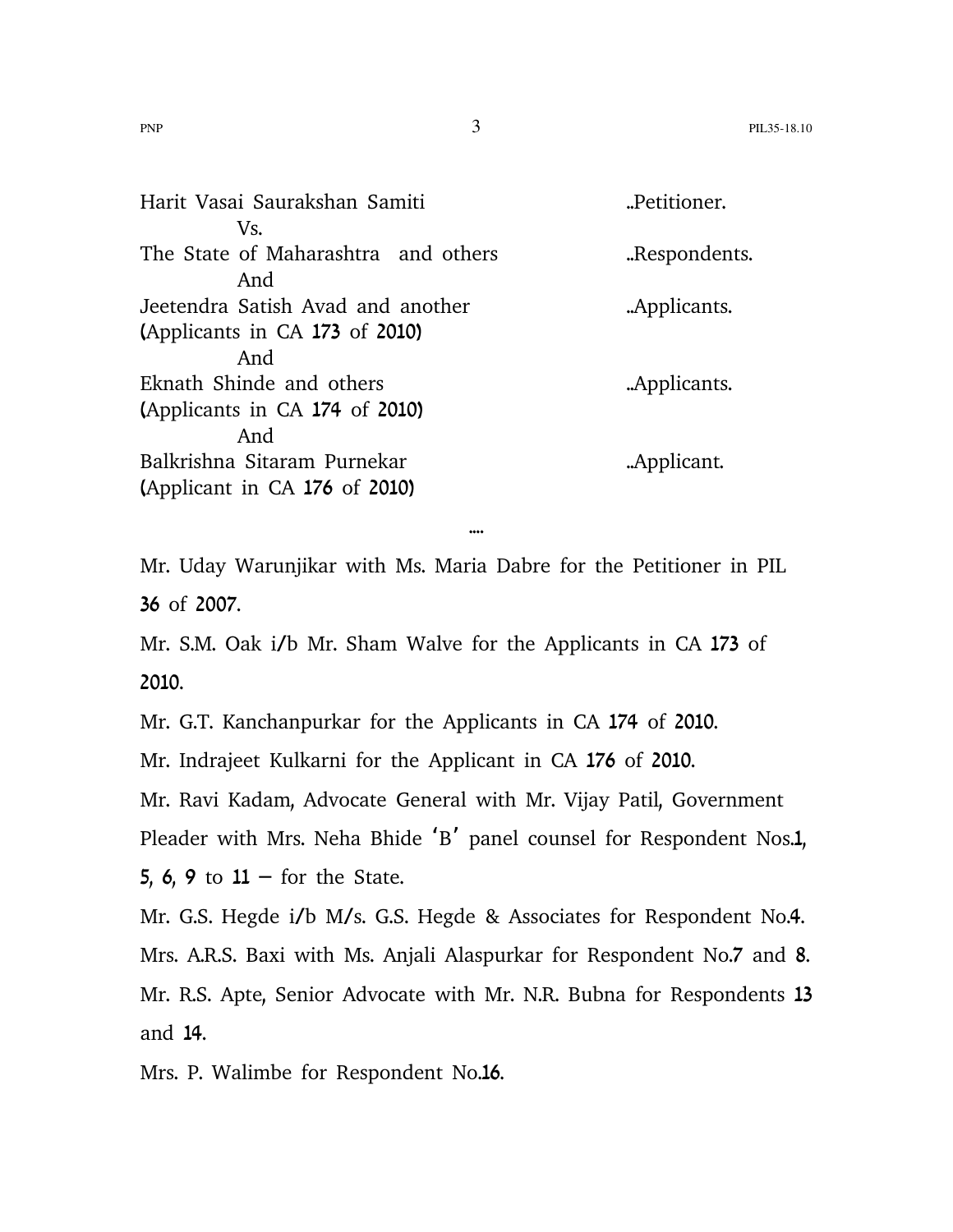Mr. D.P. Adsule for Respondent No.22. Mr. A.S. Rao for KDMC.

## .... **CORAM :MOHIT S. SHAH, C.J. & DR.D.Y.CHANDRACHUD, J**.

18 October 2010.

**P.C.**

1. In these Public Interest Litigations, the Petitioners are seeking directions against the Respondent authorities for removal of encroachments from public lands and for demolition of unauthorized constructions in Thane District.

2. These Petitions were first entertained on 18 April 2007 when the Court required the Respondents to file affidavits within four weeks. Thereafter while the hearing was adjourned at the request of learned counsel appearing for the respondents, on 29 August 2007 this Court observed that the reply filed on behalf of Respondents 1 to 8 was not satisfactory and, therefore, the Managing Director of CIDCO and Controller, Unauthorized Constructions CIDCO, (VVSR) Vasai were directed to file affidavits and to undertake all the steps they propose to take for removal of unauthorized structures in the area under their control. Thereafter on 27 February 2008 this Court passed further order recording that the Court was convinced there were a large number of constructions which were made unauthorizedly and illegally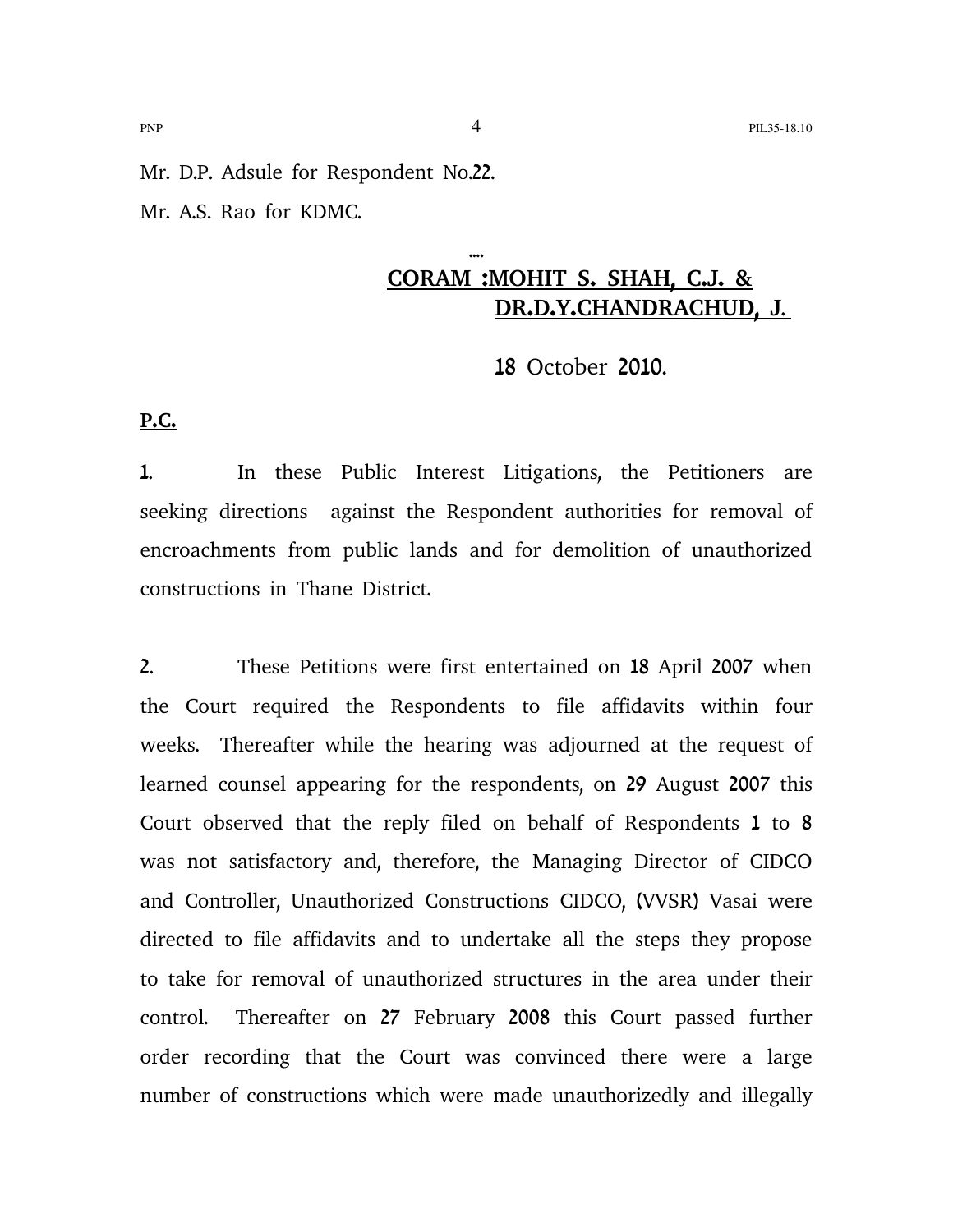and directed the Respondent authorities to hold a meeting and to take a decision with regard to demolition of the buildings which have been constructed in the whole district without permission. The Court also directed the respondents to evolve the mechanism and to fix a time limit for completing the task. In the order dated 23 April 2008 this Court recorded the submission of the Respondents that a survey was required to be made of the encroachments and that it will take some time and that after survey is completed, other steps for removal of unauthorized structures can be taken. Though various orders came to be passed from time to time, we must make a reference to the order dated 3 December 2008 wherein this Court recorded that there is a mushroom growth of illegal unauthorized construction in the areas referred to in the said order, that people in thousands have encroached on public and municipal lands and carried out unauthorized constructions and have been enjoying all civic amenities at the cost of tax payers. This Court also requested the Principal Secretary, Urban Development Department to file his affidavit on behalf of the State as to how the State proposed to deal with the problem of unauthorized encroachments on government and municipal lands.

3. The Court then passed order dated 28 January 2009 and noted that so far as the local bodies were concerned, they were showing helplessness in the matter for want of any co-operation from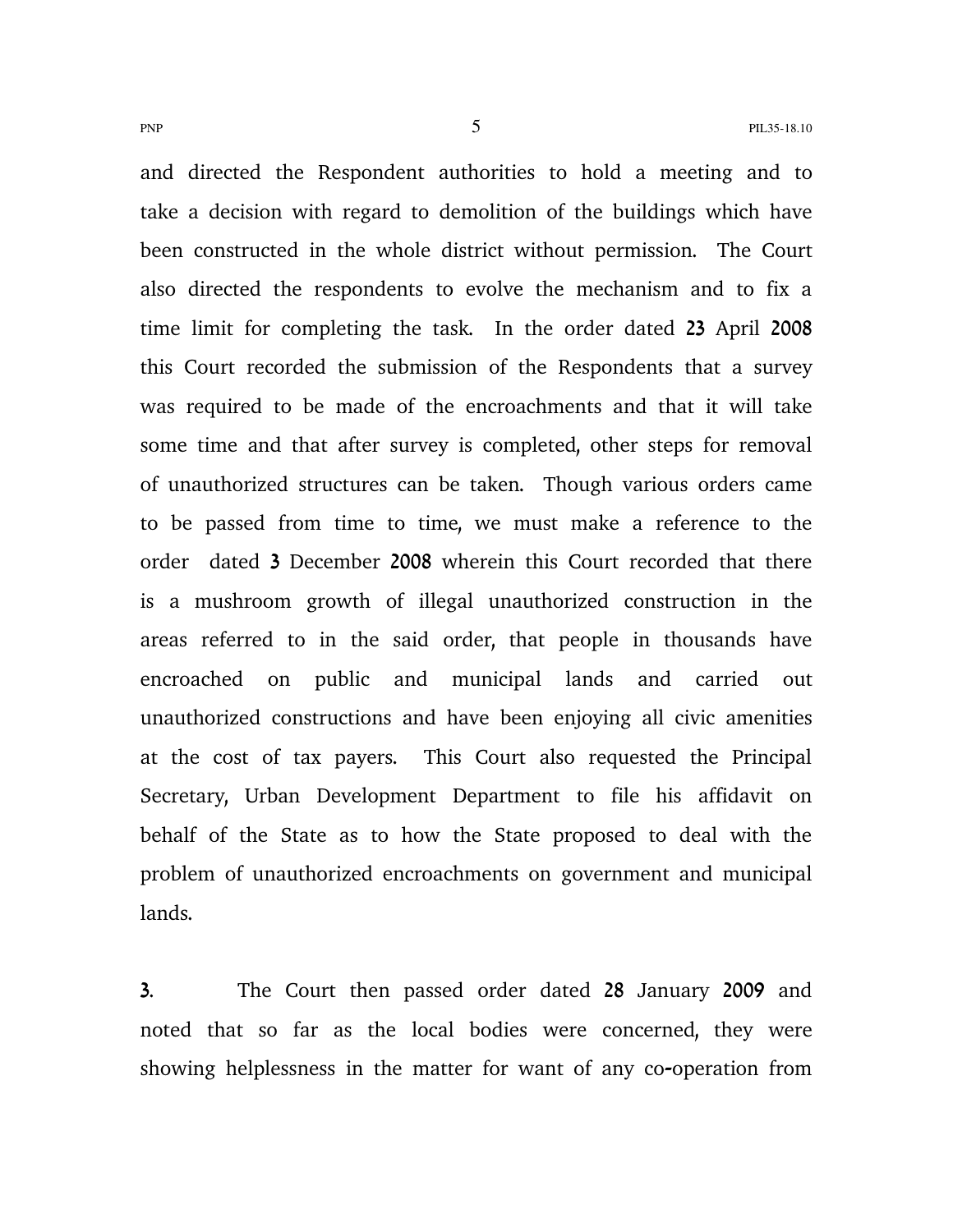the State Government in the form of funds and institution of mechanism for controlling the unauthorized constructions. Referring to the affidavit of the Secretary of the Urban Development Department, the Court observed that it was nothing but an eyewash. The Court then noted that in spite of having given sufficient time to the State Government to come up with some concrete steps to solve the problem in Public Interest Litigation, nothing was done. Therefore, the Court constituted a high level committee headed by the Chief Secretary of the State, Principal Secretary, Urban Development Department, Principal Secretary  $-$  Finance and Revenue and various other officers of the State Government and also gave an option to the Chief Secretary to add any other members. It appears that in compliance with the aforesaid direction, the State Government issued a resolution dated 2 March 2009 constituting the committee headed by the Chief Secretary.

4. Thereafter also the matter came up for hearing before the Court a number of times and ultimately when no progress was being made, this Court passed order dated 3 February 2010. This Court even suggested that disciplinary action be initiated against the responsible officers within whose jurisdiction any unauthorized construction and encroachment on public lands were noticed while conducting the survey. It was expected that the high power committee headed by the Chief Secretary would call for the periodical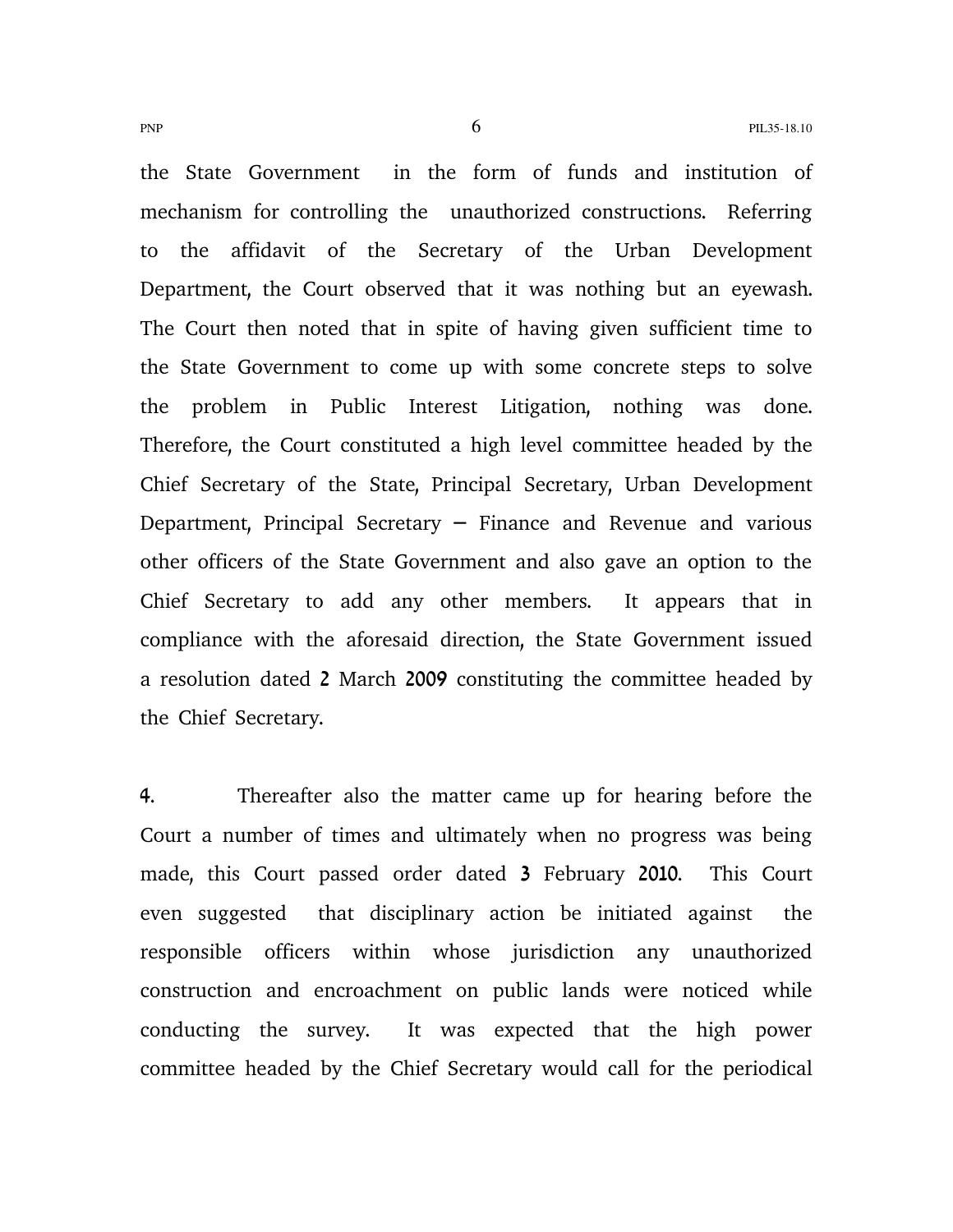reports from all the Municipal Corporations and other local bodies as regards steps being taken by them for removing unauthorized constructions from public and private lands. On 10 June 2010 the Court (Coram : J.N. Patel, Acting C.J. and S.C. Dharmadhikari, J.) recorded that the learned AGP requested for time to take instructions from the Chief Secretary as to by what date the State can remove the encroachments and unauthorized constructions from the public lands owned by the State Government and local bodies which would include roads, pathways and so on.

5. The Chief Secretary filed his affidavit dated 19 June 2010 indicating that non-residential encroachments shall be removed by 30 September 2010 and that the residential encroachments will be removed as per the time table in the annexure. The Chief Secretary further made the following averments and submissions in paragraphs 11 and 12 of the affidavit :

> "I say and submit that, encroachments of residential nature i.e. slums prior to 01.01.1995 are protected as per the present policy of the State Government and the request of the State Government, to extend this protection to the slum hutments existing prior to  $01.01.2000$ , is pending before the Hon'ble Supreme Court in SLP No.3474/2007. Therefore, as regards the encroachments of residential nature that have come up between  $01.01.1995$  and  $01.01.2000$ , the Hon'ble High Court may kindly allow the State Government to wait till the decision of the Honourable Supreme Court in the aforesaid matter and take further necessary action in accordance with the decision of the Honourable Supreme Court.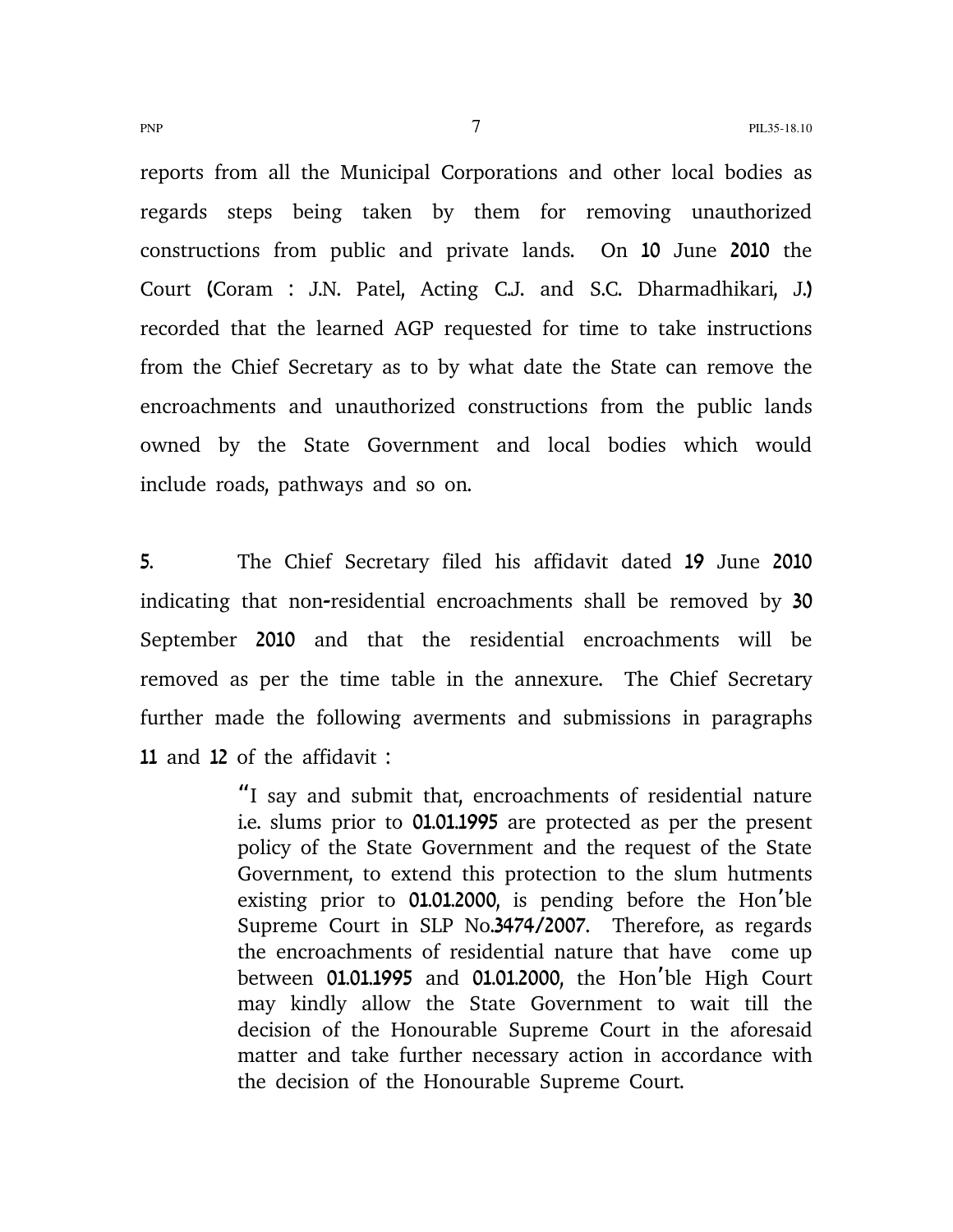12. I say and submit that, in view of the aforesaid factual position I have instructed all the concerned to prepare detailed date-wise and location-wise action plan for removal of encroachments and unauthorized constructions on public lands in consultation with the Police authorities on the aforesaid lines and start its execution in a systematic manner, with effect from the  $1<sup>st</sup>$  October, 2010."

6. It appears that at the meeting of the high power committee headed by the Chief Secretary held on 18 June 2010, a decision was taken to remove encroachments as per the following schedule :

> "A) Non residential encroachments  $-$  To be Removed by the 30<sup>th</sup> Sept. 2010.

> B) Residential encroachments  $-$  To be removed as per the following table

| Action                                                                                                                                                                                                 | Period                                          |
|--------------------------------------------------------------------------------------------------------------------------------------------------------------------------------------------------------|-------------------------------------------------|
| a) Issuance of notices under the relevant laws<br>for eviction to all the encroachers                                                                                                                  | One month<br>(Up to the $15th$ July 2010)       |
| b) Notice period                                                                                                                                                                                       | One month<br>(Up to the $15th$ August 2010)     |
| c) Scrutiny of documents / papers, if any,<br>submitted by the recipients of notice                                                                                                                    | 15 days<br>(Up to the $31st$ August 2010)       |
| d)<br>Determination of<br>eligibility<br>for<br>resettlement as per the prevailing policy of<br>the Govt. and preparation of location-wise,<br>time-bound action plan for removal /<br>demolition etc. | One month<br>(Up to the $30th$ September, 2010) |
| Demolition /<br>ineligible<br>removal<br>of<br>e)<br>encroachments                                                                                                                                     | From the $1st$ Oct. 2010.                       |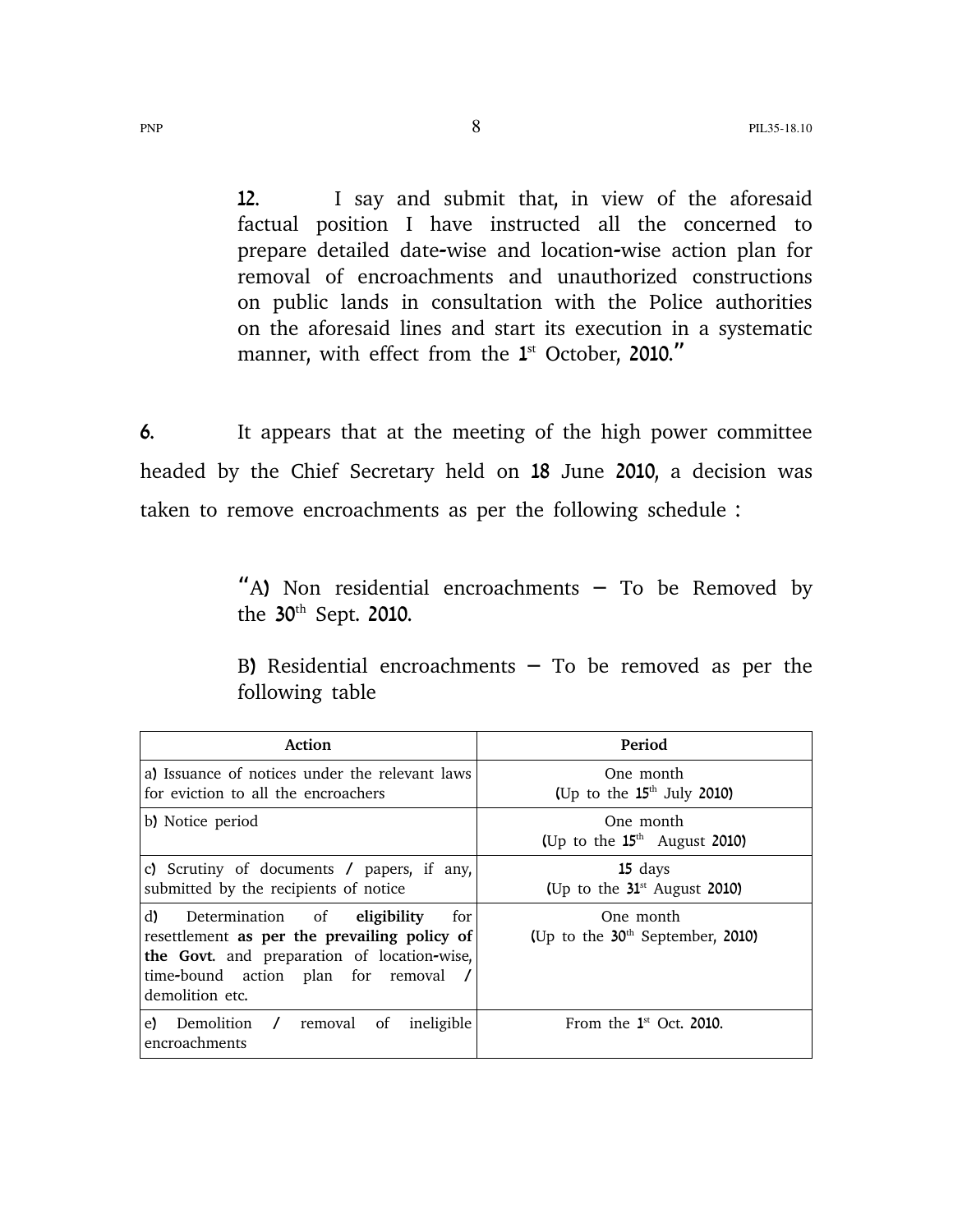7. The Respondent authorities accordingly commenced demolition of unauthorized structures from 6/7 October 2010. The persons aggrieved by the aforesaid demolition have moved this Court and filed Writ Petition Nos.8255 of 2010 and 8256 of 2010.

8. It is contended that the petitioners cannot be removed and their hutments cannot be demolished without providing them with alternative accommodation. It is submitted that right to accommodation is a fundamental right under Article 21 of the Constitution and that the petitioners' case is that they have been occupying the hutments in question prior to 1 January 1995.

9. Two Civil Applications have been filed being 173 of 2010 and 174 of 2010 by the Members of the Legislative Assembly in Thane District contending that those who have put up structures prior to 1 January 1995 cannot be removed without giving them alternative accommodation as provided in the Government Resolution dated 11 July 2001 (Exhibit A to the Application). In the said Civil Application the Applicants  $-$  Members of the Legislative Assembly have prayed for the following reliefs :

> "(a) the State of Maharashtra and its instrumentalities in Thane District be directed not to proceed for demolition of slums in Thane District unless slum dwellers are rehabilitated as per G.R. dated  $11<sup>th</sup>$  July 2001;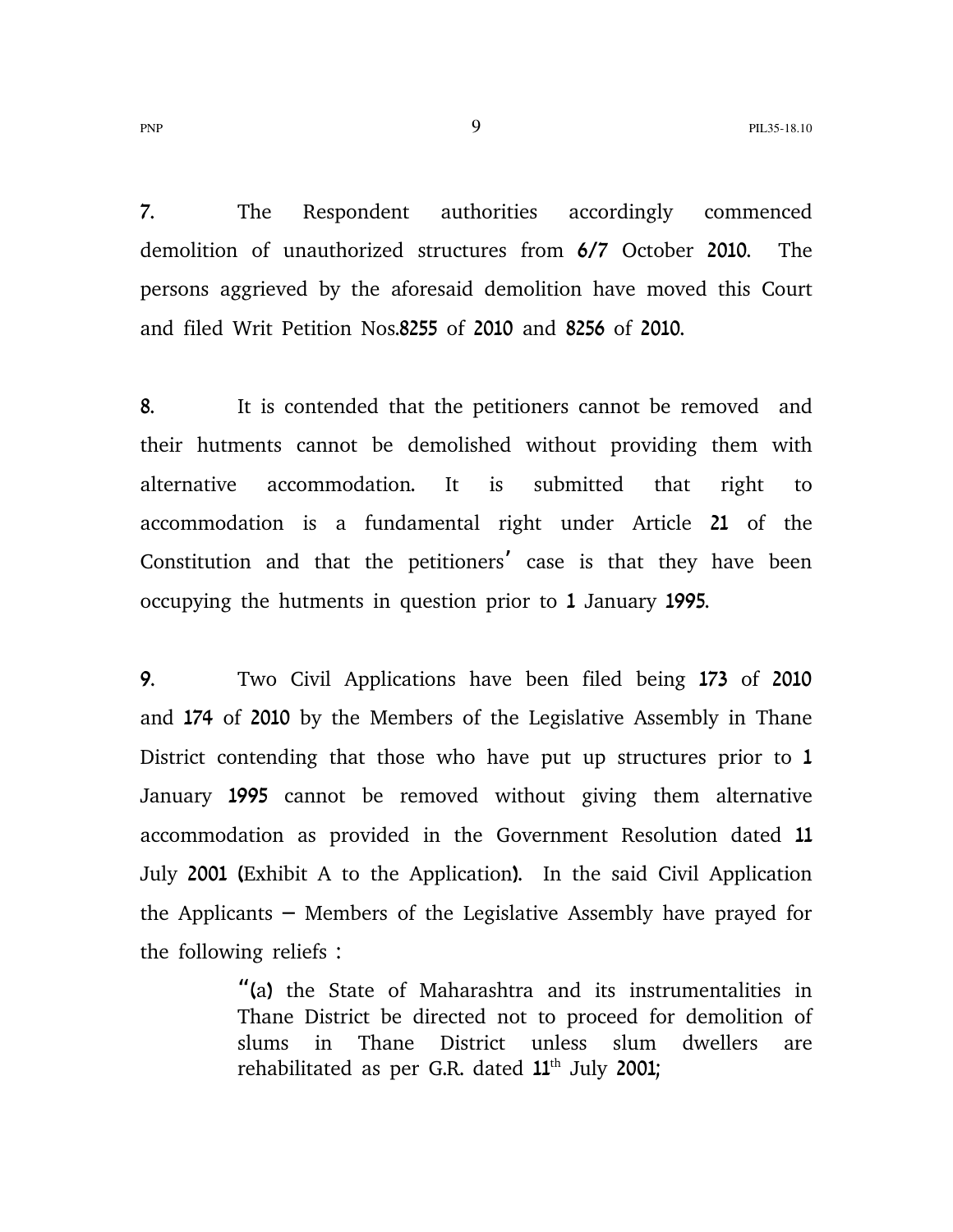(b) the State of Maharashtra be directed to postpone the demolition of slums in Thane District till final decision regarding granting of protection to the slums which have come upto  $1^{st}$  January 2000 is taken;

(c) the State of Maharashtra be directed to set new programme for demolition and or removal of encroachments by providing the name of the adjudicating authority for determination of eligibility and also the name of the Appellate Authority for challenging the adverse determination of eligibility;

(d) pending the hearing and final disposal of this Application demolition and/or removal of encroachments in Thane District as per the programme mentioned in the minutes of the meeting dated  $18<sup>th</sup>$  June, 2010 be stayed." (emphasis supplied)

10. The Writ Petitioners in the Public Interest Litigations have opposed the Writ Petitions as well as the Civil Applications and submitted that this Court has granted sufficient time to the authorities to take action and that when the authorities have started taking action, no orders may be passed so as to prevent any demolition of unauthorized constructions.

11. Before we consider the rival submissions, we must note that the affidavit dated 15 September 2010 filed by the Tahsildar of Thane disclose disturbing facts. The Tahsildar has made the following averments in paragraph 12 of the affidavit :

"I say that as per the Government policy, in fact only the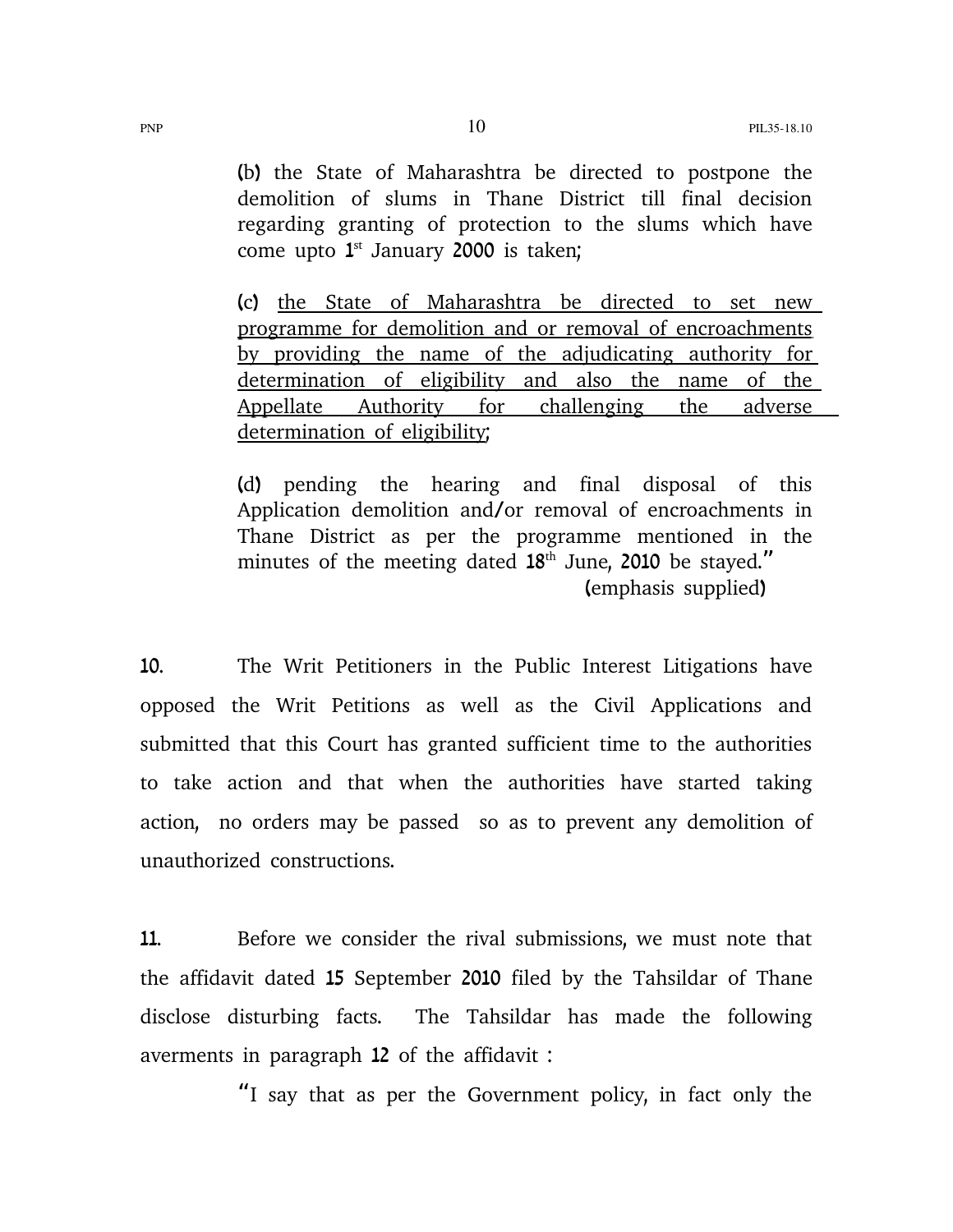huts prior to 1.1.1995 are protected. The issue of granting protection to huts prior to 1.1.2000 is pending before the Hon'ble Supreme Court in Special Leave Petition No.3474 of 2007. I say that inspite of this in the present removal of encroachment drive, I had informed the encroachers that initially only encroachments after **1.1.2000** would be removed. I say that neither the Petitioners not the other residents of Sainath Nagar Kalwa could establish that huts were existing prior to 1.1.1995 or even 1.1.2000. I say that removal of encroachments was carried out on 6.10.2010 and 7.10.2010. I say that when the notices were issued from 30.7.2010, there were only 164 huts standing in Sainath Nagar. However, unauthorized structures by the time of removal were numbering 278. The increase in number was due to new huts cropping up in intervening period. I say that these new huts were just tin sheds and almost all these sheds were not occupied at all." (emphasis supplied)

12. In paragraph 11 of the affidavit the Tahsildar has stated that notices were issued and served on the hutment dwellers from 30 July 2010 to 4 August 2010. Notices were served on all the hutment dwellers of Sainath Nagar including those who have filed Writ Petitions 8255 of 2010 and 8256 of 2010. At the relevant time there were 164 huts standing on the land in Sainath Nagar and therefore total 164 notices were issued and they were called upon to submit the proof of residence prior to 1 January 1995. Several hutment dwellers submitted their replies by 31 August 2010 and even thereafter. The Tahsildar scrutinized those documents including 121 objections received from the hutment dwellers of Sainath Nagar. The Tahsildar found that not a single objector had submitted documents to prove that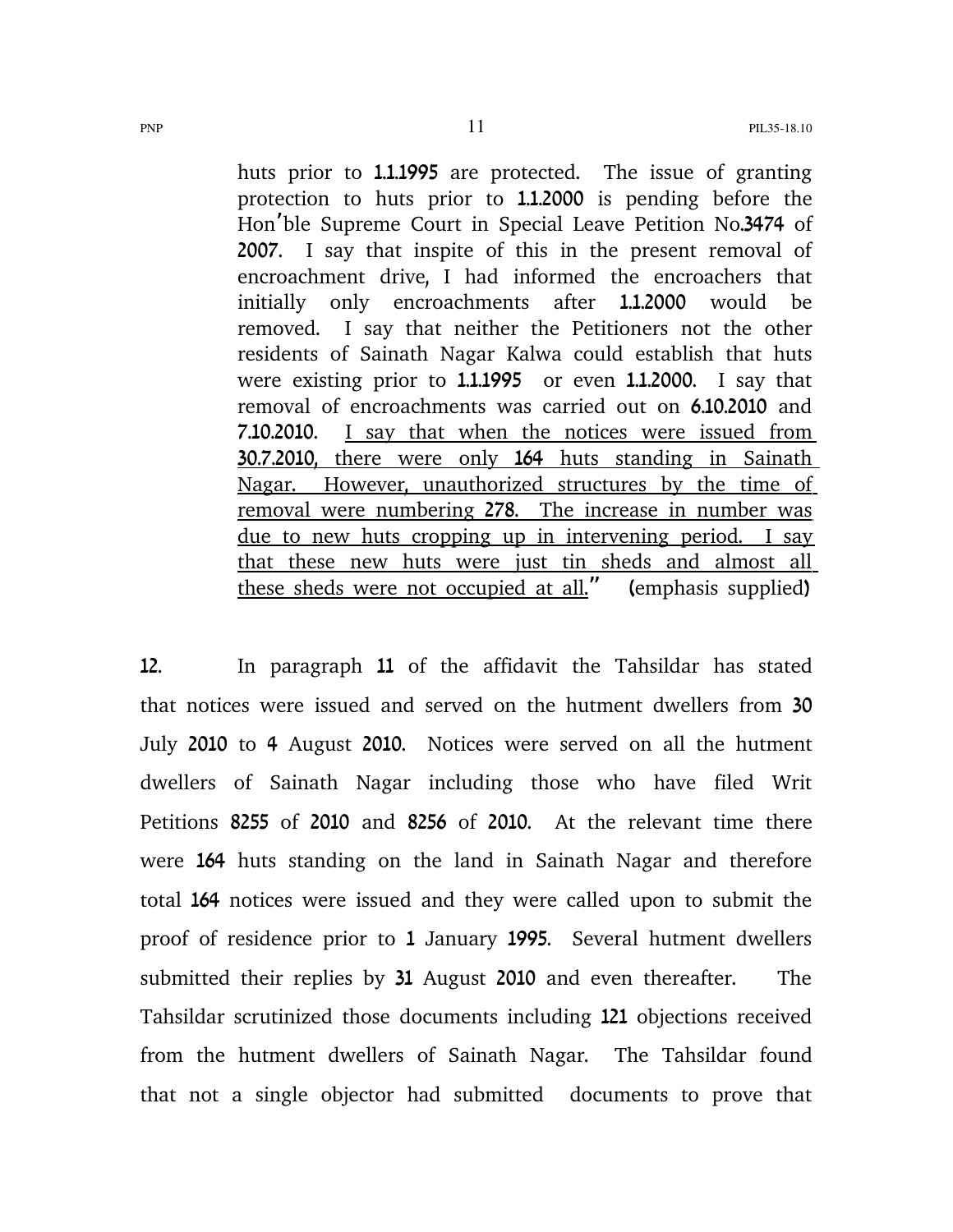their hut was existing prior to 1 January 1995. The Tahsildar then prepared the list of unauthorized huts which had come up after 1 January 2000 and the said list was displayed on the notice boards in the offices of Talathi, Kalwa and Central Office, Mumbra. Wide publicity was given to the said display of lists, by publishing banners near the hutments. The Tahsildar thus gave wide publicity to the encroachers informing them that the encroachments which had come up after 1 January 2000 will be removed.

13. It is in the context of the aforesaid facts that we have to consider as to what reliefs may be granted to the petitioners in the writ petitions and the applications filed by the two members of the Legislative Assembly. It is shocking that when the show cause notices were issued by the Tahsildar on 30 July 2010, there were only 164 huts in the Sainath Nagar, but when the action for removal of unauthorized structures was being taken in October 2010, as many as 278 huts were found, including 114 newly constructed huts lying unoccupied. It is thus clear that a systematic effort is being made by " interested parties" in putting up new huts day in and day out and, therefore, this Court must guard against any such persons benefiting by any indulgence which the Respondent authorities may like to show on the ground of sympathy.

14. However, having regard to the fact that what is at stake for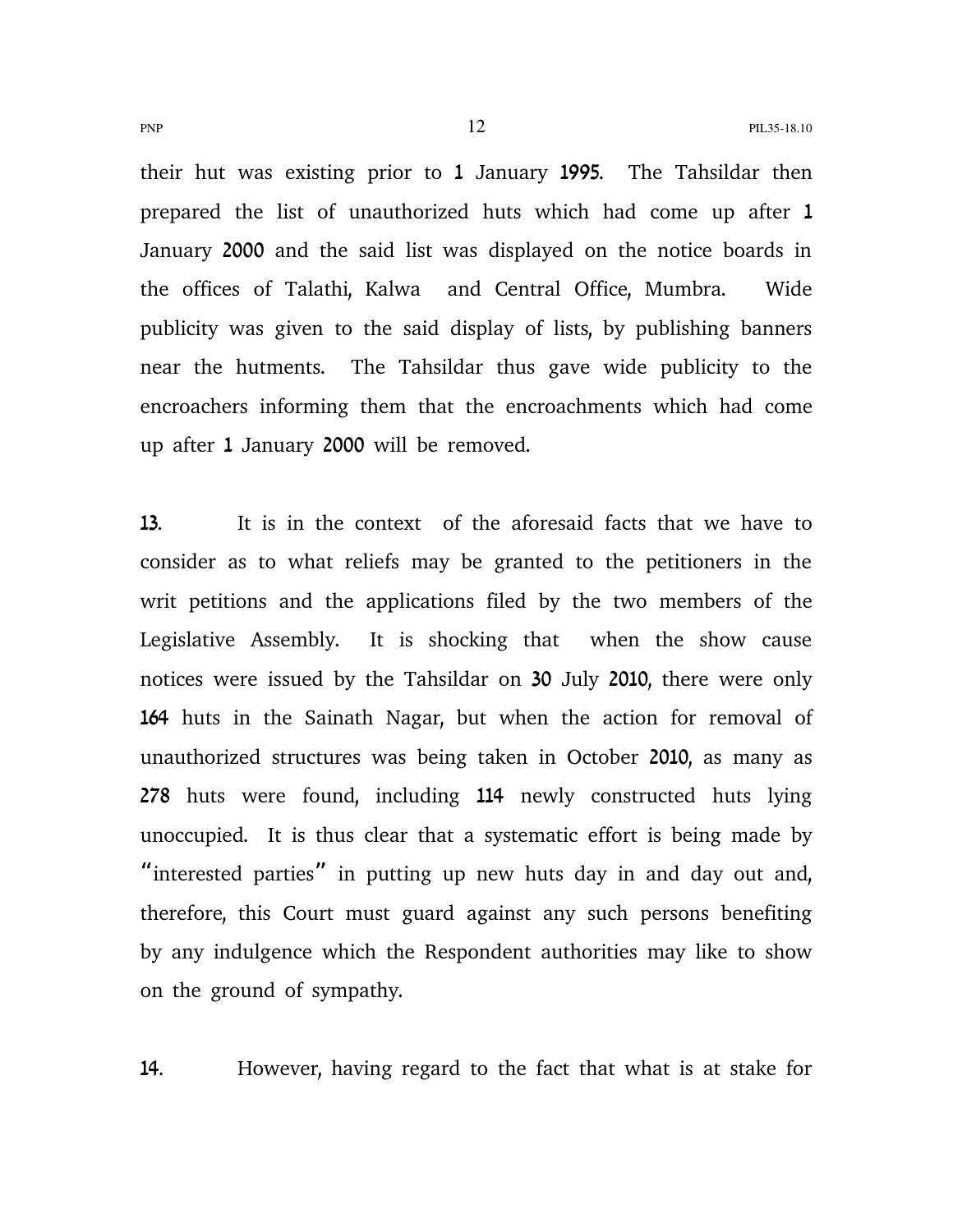the hutment dwellers is their claim for roof over their head for their families, we are inclined to accept the submission being made by the learned counsel for the hutment dwellers and the persons espousing their clause that one more opportunity be given to them for supporting their case that hutments had come up and that the concerned hutment dwellers have been residing therein prior to 1 January 1995 or even prior to 1 January 2000. We also find some substance in their contention that in case the first authority rejects their claim, they may be given one more opportunity by filing an appeal before the higher authority.

15. In view of the above, we direct that the concerned authority shall permit the concerned hutment dwellers to produce documents in support of their case that they had put up the structures in question prior to 1 January 1995 or even prior to 1 January 2000. The documents may be submitted before the Deputy Collector, Thane for encroachments on government lands, to the Assistant Municipal Commissioners for encroachments on municipal corporation lands and to the concerned officer of the Forest Department in case of forest land. This shall be allowed to be done within one month from today. Thereafter the officer shall consider such claims of the hutment dwellers within one month thereafter. In case any hutment dweller is aggrieved by rejection of his claim by the concerned officer, such aggrieved party will be at liberty, within fifteen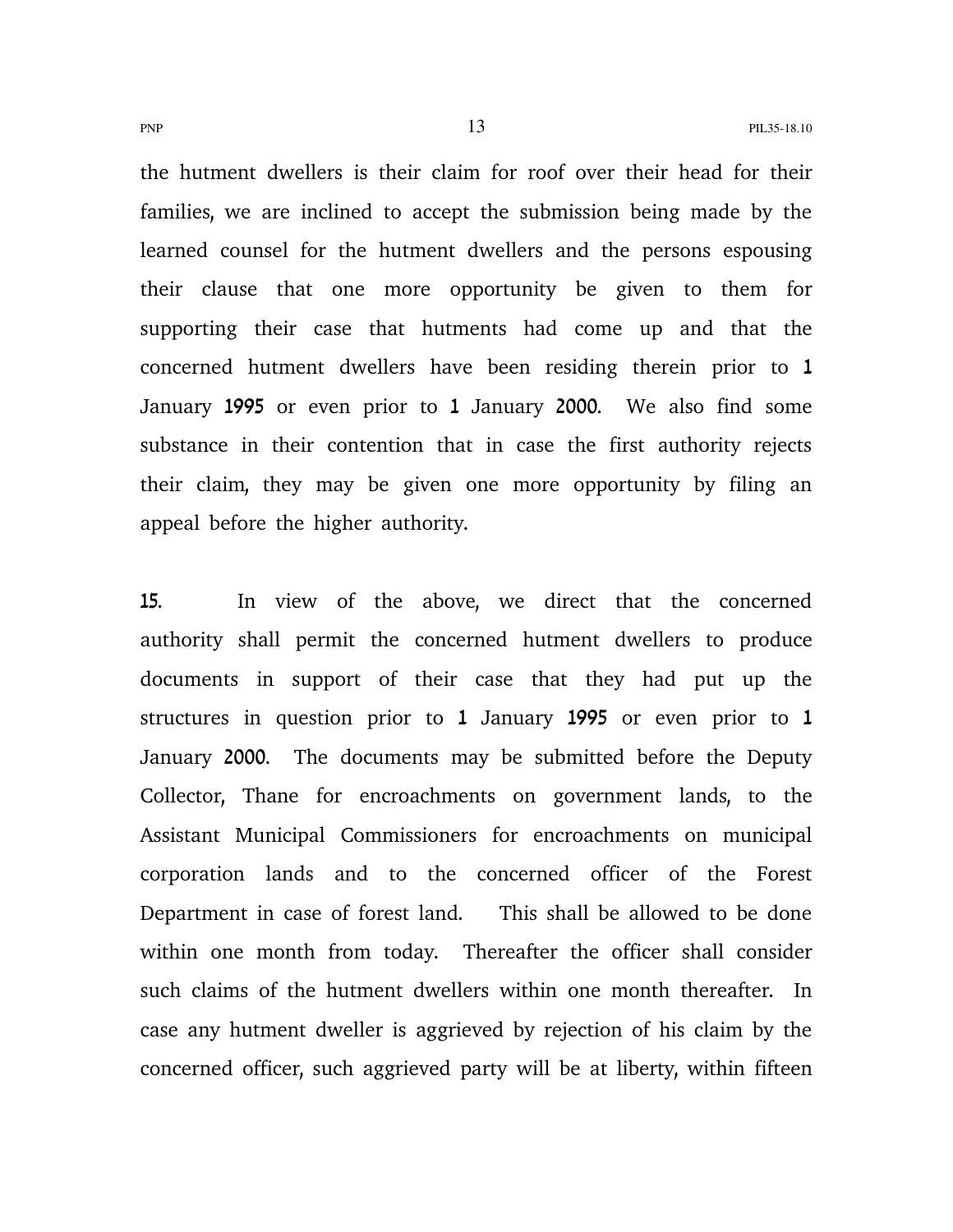days from the date of receipt of the order, to file an appeal before an appellate authority to be named by the Chief Secretary of the State Government within one month from today. The appeal shall be decided within one month from the date of filing.

16. It is clarified that since notices were already issued by the concerned authority, no fresh notices need be served, but public advertisement shall be given by the Deputy Collector, Thane, Assistant Municipal Commissioner of the concerned Municipal Corporation and the Forest Officer in charge of the concerned forest land that the aforesaid schedule has been fixed for receiving documents in support of the concerned claims, for rendering decision and for filing appeal. The decision of the Deputy Collector / Assistant Municipal Commissioner / Forest Officer shall be communicated to the concerned person at the address mentioned in the application. The Deputy Collector / Assistant Municipal Commissioner / Forest Officer shall also inform the concerned party about the name and address of the appellate authority and time within which appeal may be filed.

17. Having regard to the averments made in paragraph 12 of the affidavit of the Tahsildar that the number of hutments in Sainath Nagar went up from 164 as on 31 July 2010 to 278 on the date of removal in the first week of October 2010, we direct that the respondent authorities shall ensure that no further encroachments